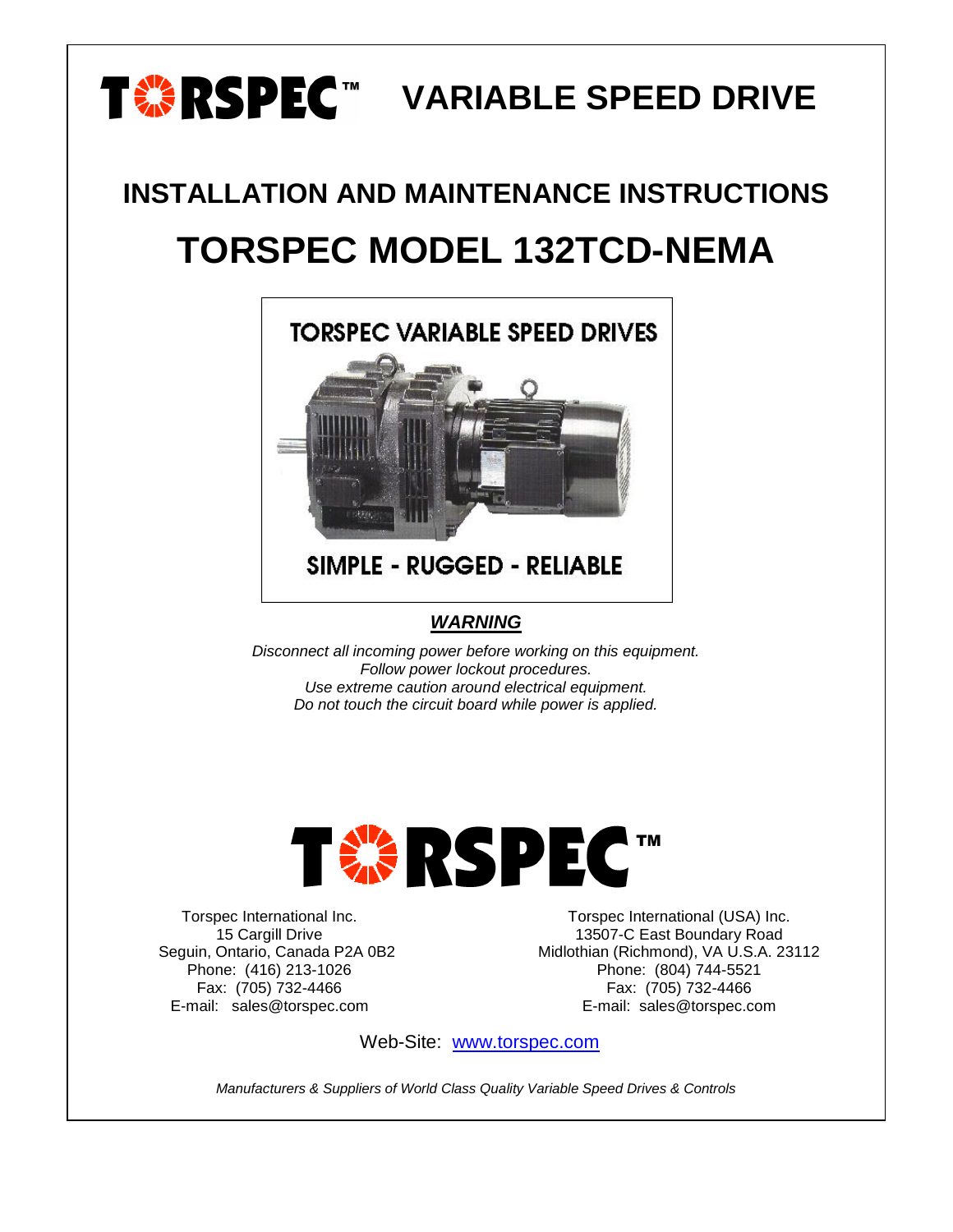### **TORSPEC MODEL 132TCD-NEMA DISMANTLING INSTRUCTIONS**

*CAUTION* - BE SURE TO DISCONNECT POWER AND FOLLOW LOCK--OUT PROCEDURES AS SPECIFIED BY LAW *BEFORE* OPENING ANY TERMINAL BOXES OR TOUCHING ANY WIRING.

- D1: Open terminal box and disconnect drive wires*. EXTREME CAUTION* should be exercised with the small wires going to the tach generator, as they can be easily broken. *Hint: (Look for broken wires, or poor connections.)*
- D2: Remove four bolts holding output assembly to main casing. Remove output assembly while feeding wires through the hole, once the wires are free, the output assembly can be completely removed.

*Hint: (Look for physical damage, remove any build up of foreign material on polewheel which could cause binding. Binding will cause the drive to run at full speed when the motor is started even if the clutch is turned off.)*

- D3: The polewheel is removed by removing the bolt in the center that is attaching it to the output shaft and inserting a larger 12mm bolt to push it off.
- D4: The coil is held in place by a circlip at the back and silicone sealant at the front. After removing the circlip it is necessary to use a thin blade to break the sealant between the coil form and the front of the output assembly. *Care must be used, the former is breakable. Hint: (Look for physical damage, signs of overheating, coil should be 20 to 40 ohms depending on size. Low resistance will cause the control fuses to blow, too high will result in poor performance.)*
- D5: To separate the coil and tach wires cut the waxed string and *carefully* slide the rubber tube off. If the tach is being replaced, a string or small wire tied to the old tach wires before removing can be used to assist in pulling in the new wires. *Hint: (Look for broken wires, tach should be 220 ohms, a bad tach will cause the drive to run at full speed when the controller is energized.)*
- D6: Remove the tach cover plate and tach stator. The tach armature is held in place by a friction fit star tolerance ring and can be pulled off. *Be sure not to damage the magnetic strip. Hint: (Look for broken magnetic strip, this will give the same symptoms as a bad tach.)*
- D7: Remove the shaft out of the assembly from the output shaft side by pressing on the polewheel side of the shaft.
- D8: The rear bearing that is still in the housing and the front bearing still on the shaft can be removed after the retaining clips have been taken off.
- D9: Remove the motor adapter flange from the main casing. Remove the 4 cap head screws holding the torque tube assembly to the hub on the motor shaft. Two grub screws hold the hub on the shaft, be sure to remove these grub screws completely as one is counter sunk into the shaft. *Hint: (Look for pitting and/or lifting of the copper lining on the torque tube, this is what transmits the power and damage here will cause the drive to be short of power)*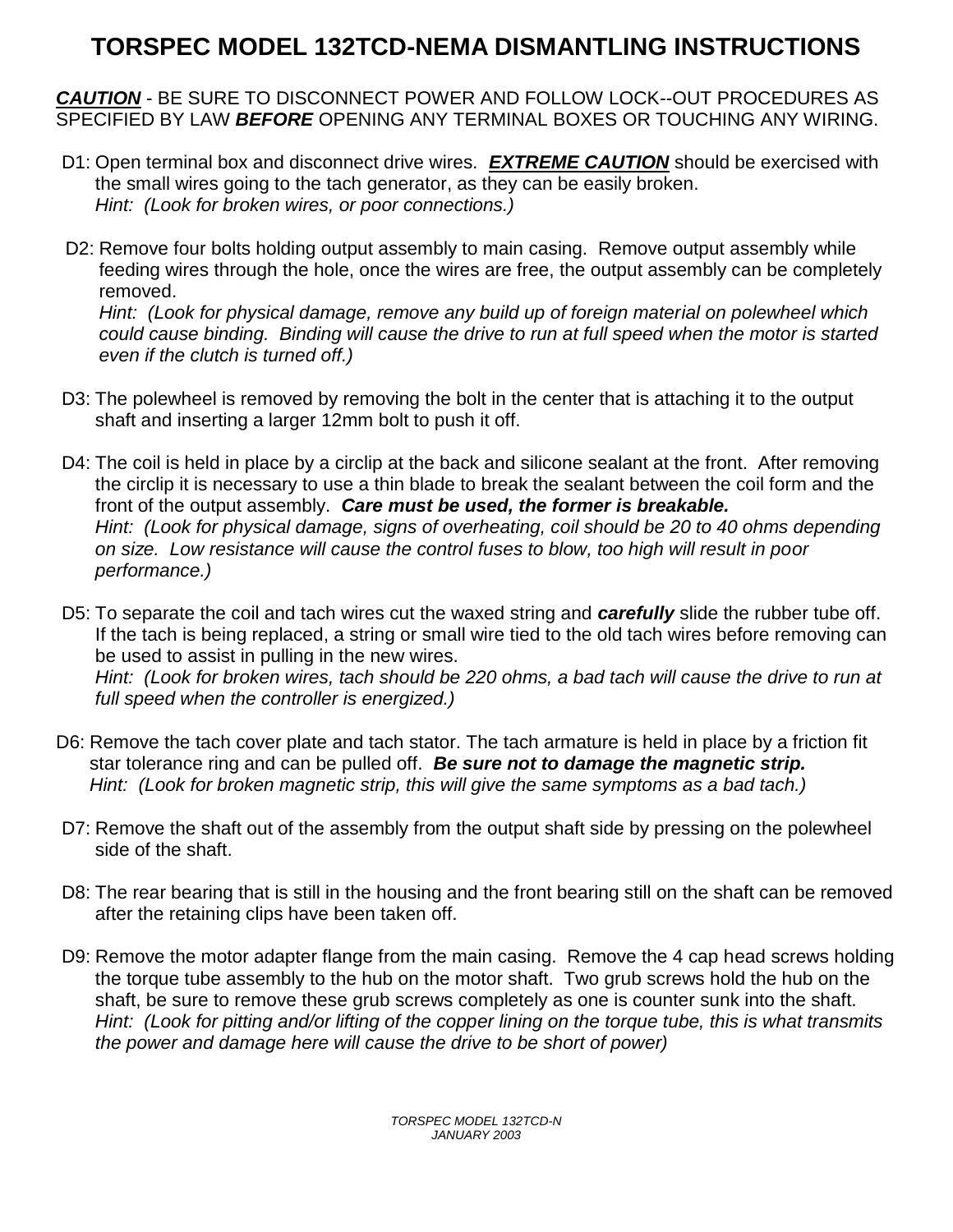## **TORSPEC MODEL 132TCD-NEMA ASSEMBLY INSTRUCTIONS USE A THREAD LOCKING COMPOUND ON ALL BOLTS**

- A1: If the motor is being replaced it will be necessary to dimple the shaft in the same location as the original motor. *This location is critical for proper alignment*. Use an anti-seize compound on the shaft. Mount the torque tube hub with one of the grub screws in the dimple
- A2: Mount the motor adapter flange onto the motor flange with the flat on the bottom. Mount the torque tube on the hub. Bolt the motor assembly onto the main casing.
- A3: Mount the pre-greased rear bearing onto the output assembly by pressing on the outer and inner race with a press, *do not hammer*. Insert rear bearing circlip into stator body to retain bearing. Press the front bearing onto the shaft with the press. Mount the front bearing circlip onto the shaft. Insert the shaft assembly into the output assembly from the front side by pressing on the inner and outer front bearings while supporting the rear bearing.
- A4: Mount the star tolerance ring and tach armature onto the shaft. Feed the tach wires through the hole in the output assembly and slide the tach stator plate over the shaft and bolt to the output assembly. *Be sure not to pinch the tach wires*.
- A5: Apply silicone rubber to the front of the main coil and push the coil onto the output assembly. Install the coil circlip. Push the tach wires, then the coil wires into the rubber sleeving. Tie off with a piece of waxed string.
- A6: Bolt the polewheel onto the shaft ensuring the spring pins are in place and the polewheel completely seats.
- A7: Insert the output assembly into the casing while feeding the wires through the hole. Bolt into place on main casing.



*TORSPEC MODEL 132TCD-N JANUARY 2003*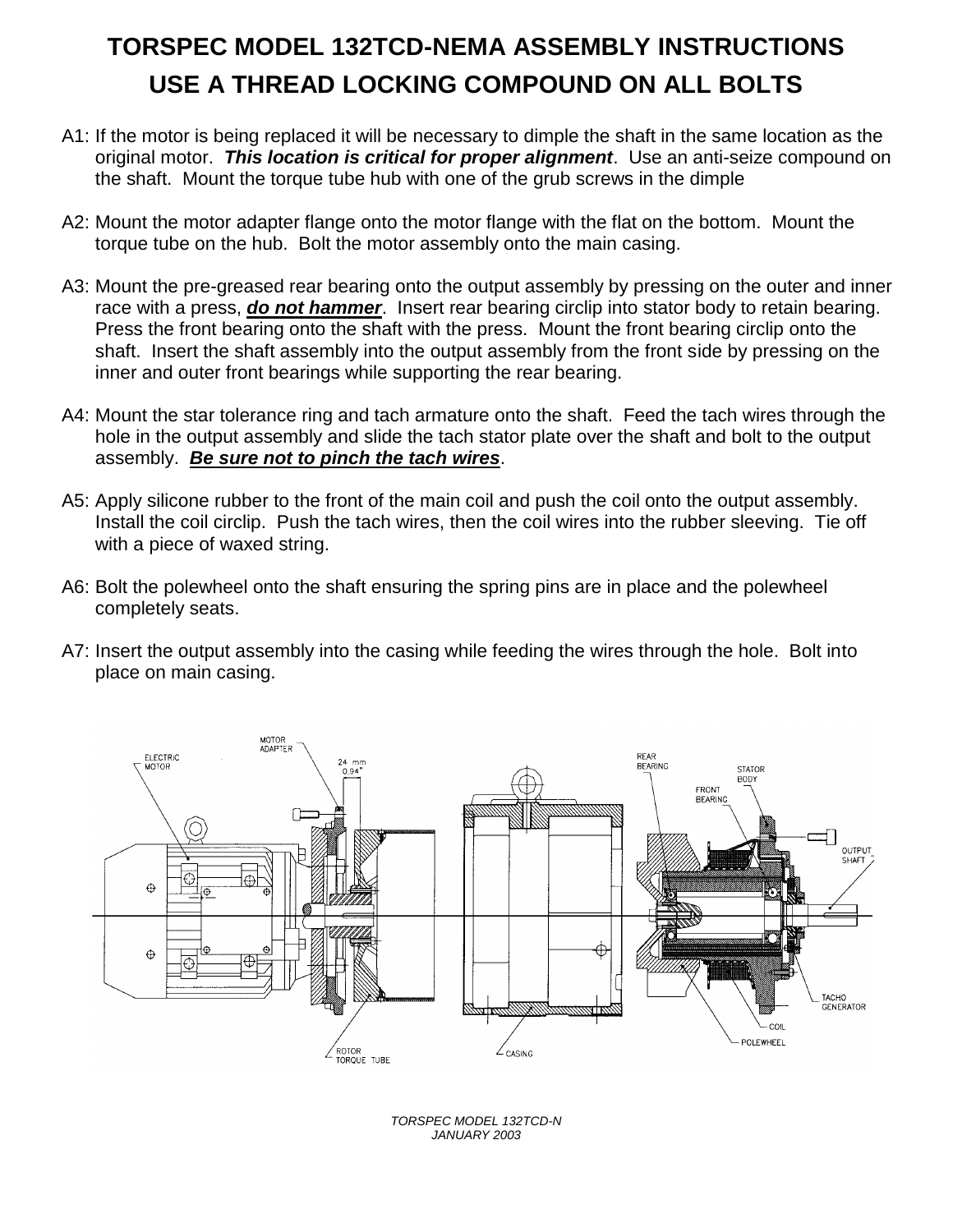#### **TORSPEC 132TCD-N PARTS LIST**

| <b>PART</b>  | <b>DESCRIPTION</b>                                                                                                      |
|--------------|-------------------------------------------------------------------------------------------------------------------------|
| NO.          |                                                                                                                         |
| 3007N        | OUTPUT SHAFT NEMA 182/184TC 1 1/8" CODE S2                                                                              |
| 3050N        | KEYSTOCK NEMA 184T 1/4 SQ. X 1.75" CODE S2                                                                              |
| 3106N        | MOTOR ADAPTER 182/184TC FIXED BY 8-M8X30 SOCKET HD. CAP CODE D2                                                         |
| 3107N        | ROTOR HUB 182/184TC 1 1/8" FIXED BY 1-M6X10 CUP POINT GRUB SCREW, 1-M6X10 CONE POINT GRUB<br><b>SCREW CODE D2</b>       |
| 3109N        | MOTOR ADAPTER 213/215TC FIXED BY 8-M8X30 SOCKET HD. CAP CODE D2                                                         |
| 3113N        | ROTOR HUB 213/215TC 1 3/8" FIXED BY 1-M6X10 CUP POINT GRUB SCREW, 1-M6X10 CONE POINT GRUB<br><b>SCREW CODE D2</b>       |
| 3115N        | OUTPUT FLANGE 182/184TC FIXED BY 6-M10X50 SOCKET HD. CAP CODE F2                                                        |
| 3120N        | NEMA MOTOR SEE MOTOR NAMEPLATE FOR DETAILS FIXED BY 182/184TC=4-1/2"X1"II 213/215TC=4-1/2"X 1 1/8"                      |
| 3324N        | <b>INPUT ASSEMBLY NEMA CODE K2</b>                                                                                      |
| 3001         | <b>CASING</b>                                                                                                           |
| 3002         | STATOR BODY ASSEMBLY FIXED BY 4-M10X35 SOCKET HD. CAP                                                                   |
| 3004         | TACH GENERATOR HOUSING FIXED BY 6-M6X20 SOCKET HD. CAP                                                                  |
| 3016         | GRILLES LEFT HAND FIXED BY 7-M5X8 PAN HD SLOTTED                                                                        |
| 3017         | GRILLES RIGHT HAND FIXED BY 7-M5X8 PAN HD. SLOTTED                                                                      |
| 3023         | BEARING REAR 60082Z                                                                                                     |
| 3024         | <b>BEARING REAR CIRCLIP</b>                                                                                             |
| 3025         | <b>BEARING FRONT CIRCLIP</b>                                                                                            |
| 3030         | <b>COIL RETAINING RING</b>                                                                                              |
| 3060         | STD. COIL FOR 4/5HP, 2/10HP FIXED BY PART NO. 3030<br>STD. COIL FOR 4/3HP, 4/4HP, 2/5HP, 2/7.5HP FIXED BY PART NO. 3030 |
| 3063         | HP COIL FOR 4/5HP, 2/10HP FIXED BY PART NO 3030 CODE H10, H20, N1, N2                                                   |
| 3066         | HP COIL FOR 4/3HP, 4/4HP, 2/5HP, 2/7.5HP FIXED BY PART NO. 3030 CODE H10, H20, N1, N2                                   |
| 3069<br>3073 | TORQUE TUBE/ROTOR ASSY 4 POLE FIXED BY 4-M6X30 SOCKET HD. CAP                                                           |
| 3079         | POLEWHEEL STD. FIXED BY 1-M10X35 SOCKET HD. CAP, 1-M10 FLAT WASHER, 2-M5X20 SLOTTED SPRING PINS                         |
| 3087         | POLEWHEEL REDUCED FIXED BY 1-M10X35 SOCKET HD. CAP, 1-M10 FLAT WASHER, 2-M5X20 SLOTTED SPRING                           |
|              | PINS CODE R                                                                                                             |
| 3089         | TORQUE TUBE/ ROTOR ASSY 2 POLE FIXED BY 4-M6X30 SOCKET HD. CAP                                                          |
| 3097K        | POLEWHEEL REDUCED C/W AXIAL BLADES - FIXED SAME AS 3079                                                                 |
| 3173         | TORQUE TUBE NICKEL PLATED/ROTOR ASSY 4 POLE FIXED BY 4-M6X30 SOCKET HD. CAP SAME AS 3073                                |
| 3189         | TORQUE TUBE NICKEL PLATED/ ROTOR ASSY 2 POLE FIXED BY 4-M6X30 SOCKET HD. CAP SAME AS 3089                               |
| 3302         | TOTALLY ENCLOSED COVER LEFT HAND FIXED BY 4-M5X16 SOCKET HD.CAP AND FLAT WASHER CODES T1, T2                            |
| 3303         | TOTALLY ENCLOSED COVER RIGHT HAND FIXED BY 4-M5X16 SOCKET HD. CAP AND FLAT WASHER CODES T1,<br>T <sub>2</sub>           |
| 3501         | HOSEPROOF COVER LEFT HAND FIXED BY 4-M5X16 SOCKET HD. CAP AND FLAT WASHER CODES N1, N2                                  |
| 3503         | HOSEPROOF COVER RIGHT HAND FIXED BY 4-M5X16 SOCKET HD. CAP AND FLAT WASHERCODES N1, N2                                  |
| 9005         | TERMINAL BOX FIXED BY 4-M5X60 STUD, 4-M5 RUBBER WASHERS, 4-M5 FLAT WASHERS, 4-M5 LOCKNUT                                |
| 9006         | TERMINAL BOX LID X 2                                                                                                    |
| 9008         | TACHGENERATOR ASSY. FIXED BY 4-M4X16 SOCKET HD. CAP, 4-M4 FLAT WASHERS                                                  |
| 9014         | TERMINAL BOX GASKET X 2, X 3 FOR CODES H10, H20, N1, N2, T1, T2                                                         |
| 9021         | BEARING FRONT 63082Z                                                                                                    |
| 9031         | STAR TOLERANCE RING                                                                                                     |
| 9034         | EYEBOLT M12                                                                                                             |
| 9035         | PLASTIC PLUG 2- #12 CODES T1, T2                                                                                        |
| 9038         | OIL SEAL 30X47X7 DOUBLE LIP                                                                                             |
| 9039         | NAMEPLATE FIXED BY M6X3.5MM TAPPING SCREWS                                                                              |
| 9305         | TERMINAL BLOCK 4 WAY FIXED BY 1-M5X16 SOCKET HD. CAP                                                                    |
| 9306         | TERMINAL BLOCK 6 WAY FIXED BY 1-M5X16 SOCKET HD. CAP CODES B? Y?                                                        |
| 9319         | PLASTIC PLUGS 6- #7 CODES T1, H10, N1                                                                                   |
| 9500         | TACH ARMATURE FIXED BY PART NO. 9031                                                                                    |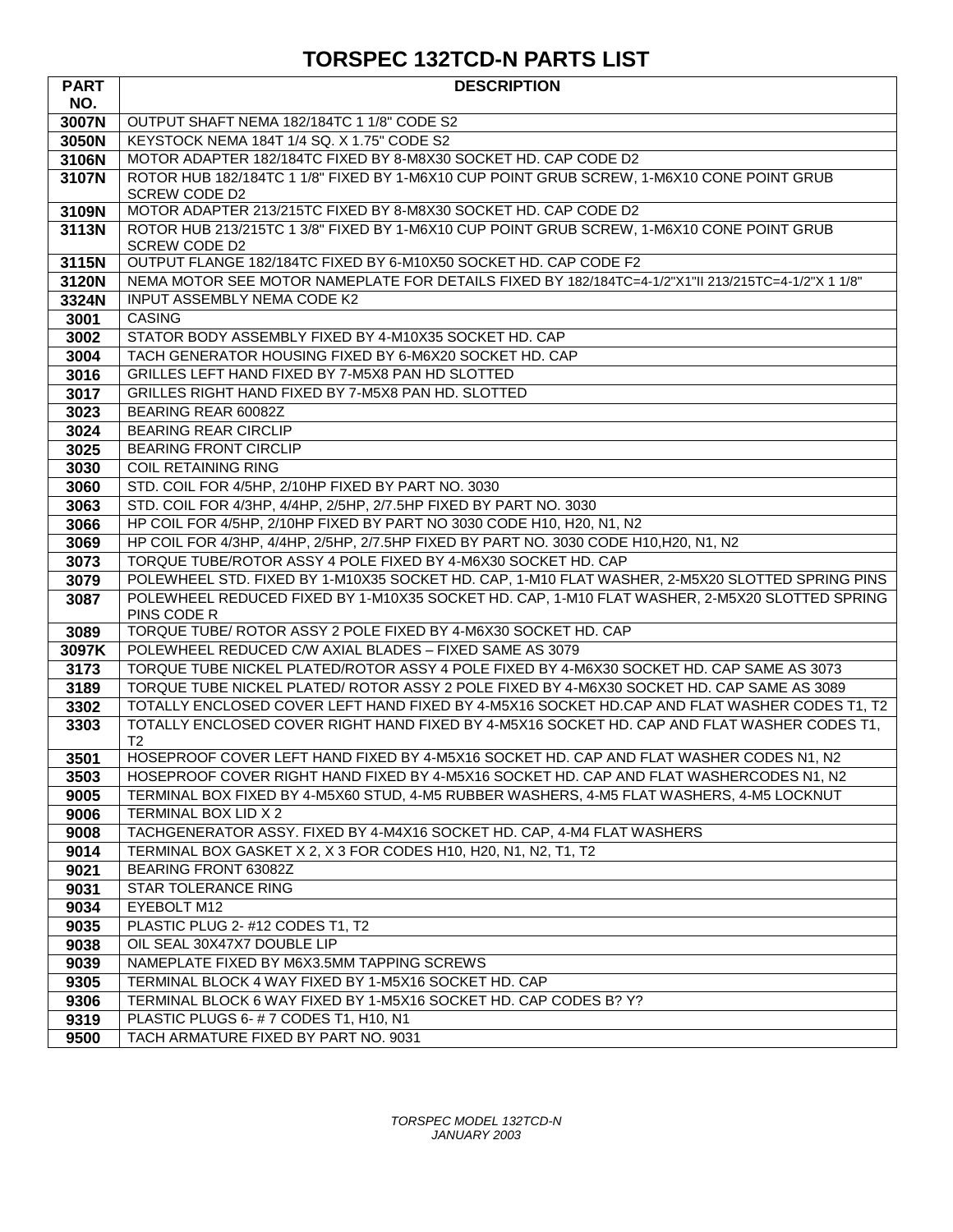#### **TORSPEC MODEL 132TCD-N PARTS DIAGRAM**



*TORSPEC MODEL 132TCD-N JANUARY 2003*